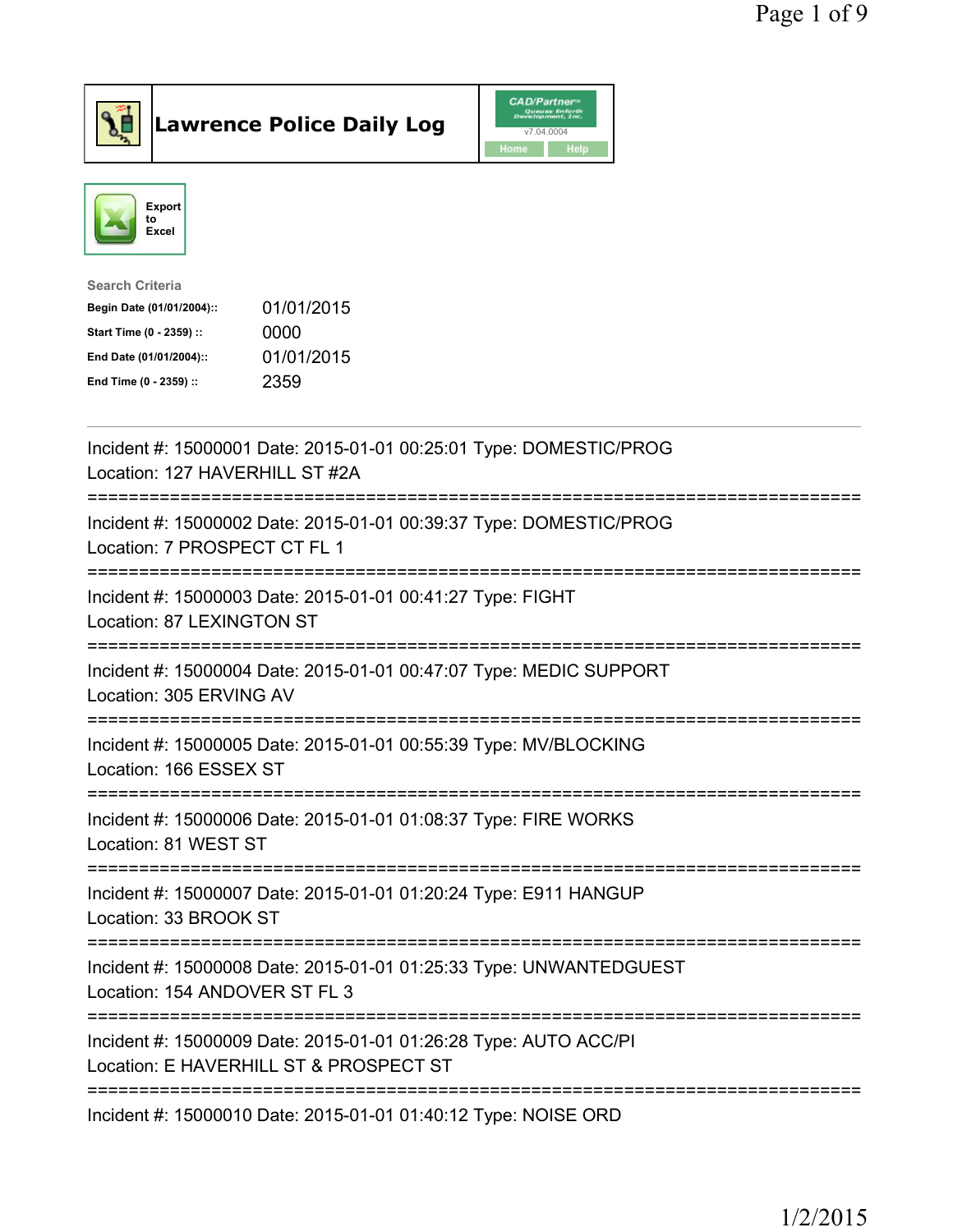Location: 3 CAULKINS CT =========================================================================== Incident #: 15000011 Date: 2015-01-01 01:40:34 Type: ABAND MV Location: DAISY ST & HOLLY ST =========================================================================== Incident #: 15000012 Date: 2015-01-01 01:46:30 Type: SHOTS FIRED Location: CENTRO ESPANOLE RESTRAUNT / 56 COMMON ST =========================================================================== Incident #: 15000013 Date: 2015-01-01 01:48:17 Type: DOMESTIC/PAST Location: LOWELL ST & LOWELL TERR =========================================================================== Incident #: 15000014 Date: 2015-01-01 01:53:44 Type: DISTURBANCE Location: RIO BAR AND GRILL / 9 APPLETON ST =========================================================================== Incident #: 15000015 Date: 2015-01-01 01:57:45 Type: DISTURBANCE Location: 102 ESSEX ST =========================================================================== Incident #: 15000016 Date: 2015-01-01 01:59:31 Type: B&E/PAST Location: 101 AMESBURY ST =========================================================================== Incident #: 15000017 Date: 2015-01-01 02:10:15 Type: FIGHT Location: 145 MARGIN ST =========================================================================== Incident #: 15000018 Date: 2015-01-01 02:13:04 Type: DISORDERLY Location: 12 DIAMOND ST =========================================================================== Incident #: 15000019 Date: 2015-01-01 02:28:07 Type: NOISE ORD Location: 461 HAVERHILL ST =========================================================================== Incident #: 15000020 Date: 2015-01-01 02:30:56 Type: DISTURBANCE Location: SAM'S FOOD STORE / 389 BROADWAY =========================================================================== Incident #: 15000021 Date: 2015-01-01 02:31:28 Type: DOMESTIC/PAST Location: 1 FLORENCE CT =========================================================================== Incident #: 15000022 Date: 2015-01-01 02:31:32 Type: A&B PAST Location: 341 LAWRENCE ST FL 3 =========================================================================== Incident #: 15000023 Date: 2015-01-01 02:36:38 Type: NOISE ORD Location: 12 WELLS ST =========================================================================== Incident #: 15000024 Date: 2015-01-01 02:41:01 Type: AUTO ACC/NO PI Location: LOWELL ST & MARGIN ST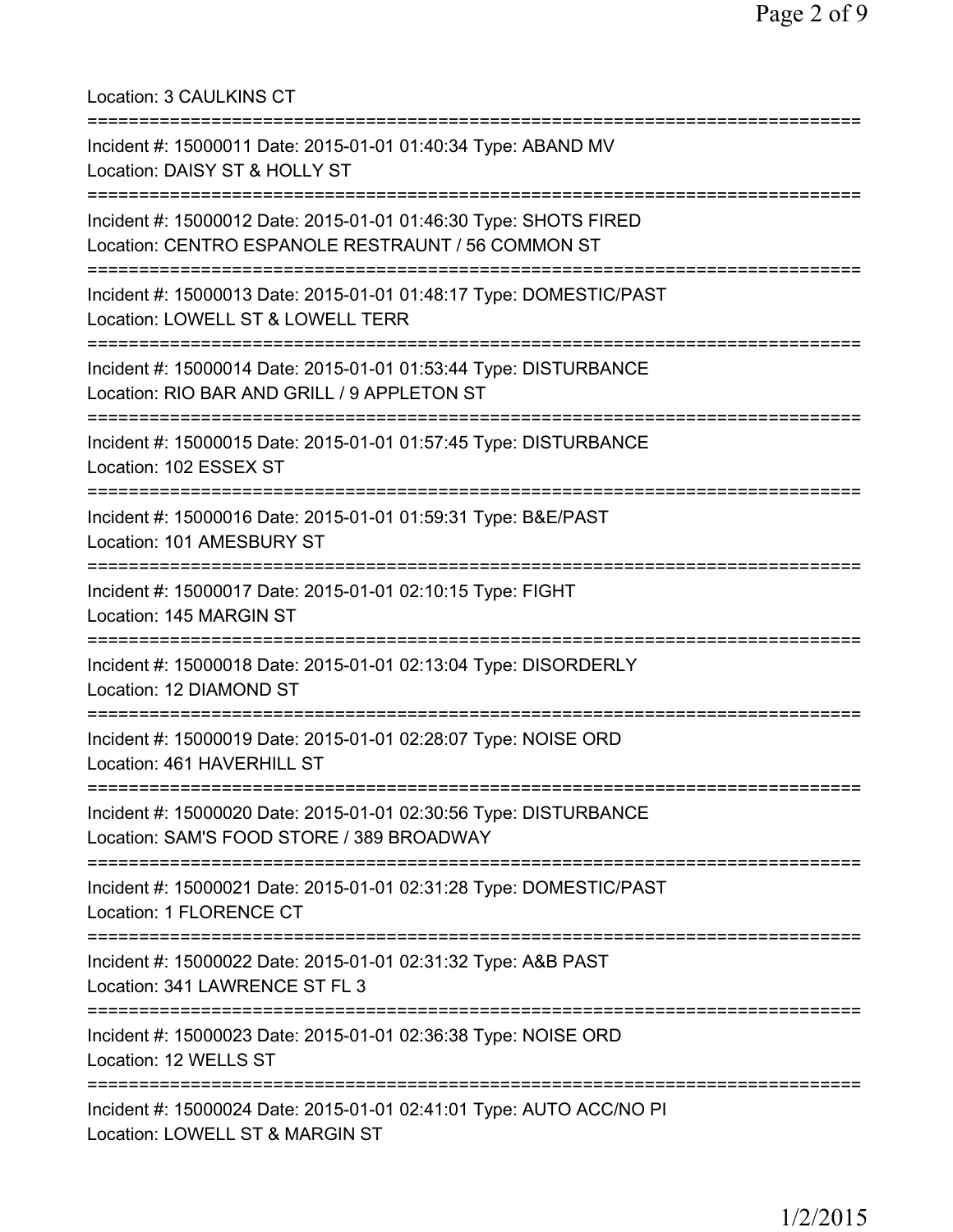| =========================                                                                                                        |
|----------------------------------------------------------------------------------------------------------------------------------|
| Incident #: 15000025 Date: 2015-01-01 02:41:33 Type: UNWANTEDGUEST<br>Location: HOLIDAY INN EXPRESS / 224 WINTHROP AV            |
| Incident #: 15000026 Date: 2015-01-01 02:42:30 Type: DISORDERLY<br>Location: 248 BROADWAY                                        |
| Incident #: 15000027 Date: 2015-01-01 02:44:33 Type: MISSING PERS<br>Location: 315 PROSPECT ST                                   |
| Incident #: 15000028 Date: 2015-01-01 03:17:04 Type: DISTURBANCE<br>Location: 83 WARREN ST FL 2                                  |
| Incident #: 15000029 Date: 2015-01-01 03:18:48 Type: ALARMS<br>Location: HAMILLS LIQUORS / 678 HAVERHILL ST                      |
| Incident #: 15000030 Date: 2015-01-01 03:20:15 Type: DISTURBANCE<br>Location: ALLSTON ST & HOWARD ST                             |
| Incident #: 15000031 Date: 2015-01-01 03:21:55 Type: DISORDERLY<br>Location: 419 ANDOVER ST                                      |
| Incident #: 15000032 Date: 2015-01-01 03:23:35 Type: MEDIC SUPPORT<br>Location: 29 WILLOW ST<br>================================ |
| Incident #: 15000033 Date: 2015-01-01 03:32:37 Type: NOISE ORD<br>Location: LOWELL ST & W LOWELL ST                              |
| Incident #: 15000034 Date: 2015-01-01 03:40:30 Type: MV/BLOCKING<br>Location: 328 AMES ST                                        |
| Incident #: 15000035 Date: 2015-01-01 03:40:55 Type: DISTURBANCE<br>Location: 66-68 JUNIPER ST                                   |
| Incident #: 15000036 Date: 2015-01-01 03:51:09 Type: DISTURBANCE<br>Location: 84 ANDOVER ST                                      |
| Incident #: 15000037 Date: 2015-01-01 03:53:33 Type: DISTURBANCE<br>Location: 75 BROMFIELD ST FL 2                               |
| Incident #: 15000038 Date: 2015-01-01 03:55:56 Type: NOISE ORD<br>Location: 159 WATER ST                                         |
|                                                                                                                                  |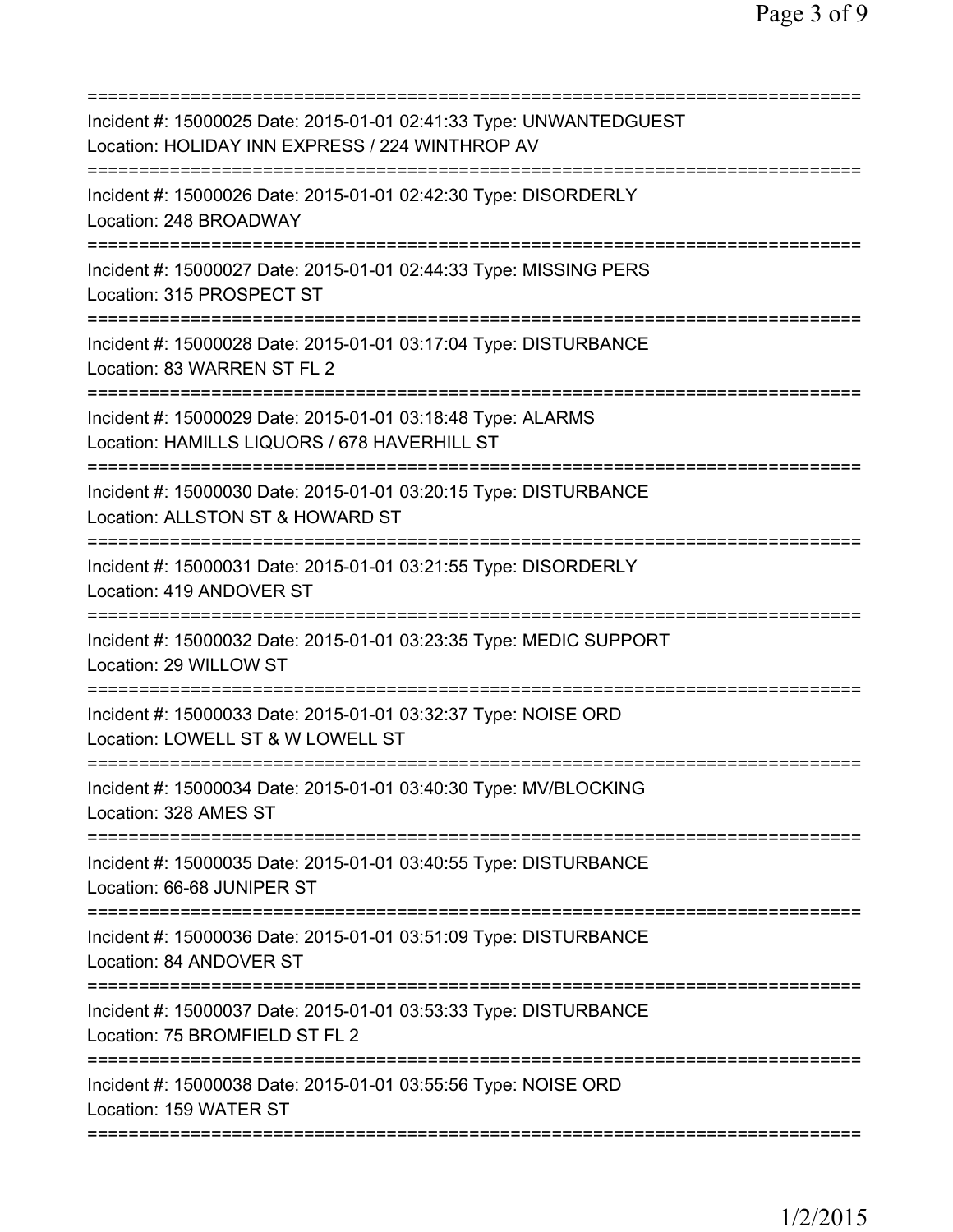| Incident #: 15000039 Date: 2015-01-01 03:55:58 Type: SUS PERS/MV<br>Location: MERRIMACK VIEW CT                   |
|-------------------------------------------------------------------------------------------------------------------|
| Incident #: 15000040 Date: 2015-01-01 03:59:18 Type: DISTURBANCE<br>Location: MIA NIGHTCLUB / 102 ESSEX ST        |
| Incident #: 15000041 Date: 2015-01-01 04:03:22 Type: NOISE ORD<br>Location: 65 PARK ST #16                        |
| Incident #: 15000042 Date: 2015-01-01 04:08:09 Type: TOW OF M/V<br>Location: 119 THOREAU WAY                      |
| Incident #: 15000043 Date: 2015-01-01 04:15:05 Type: DOMESTIC/PAST<br>Location: 308 WATER ST FL 2                 |
| Incident #: 15000044 Date: 2015-01-01 04:18:29 Type: TOW OF M/V<br>Location: 100 HAWTHORNE WAY                    |
| Incident #: 15000045 Date: 2015-01-01 04:19:06 Type: FIGHT<br>Location: INMAN ST & S BROADWAY                     |
| Incident #: 15000046 Date: 2015-01-01 04:27:54 Type: DISTURBANCE<br>Location: 34 HIGHLAND ST #C<br>============== |
| Incident #: 15000047 Date: 2015-01-01 04:31:08 Type: HIT & RUN PED<br><b>Location: CENTRAL BRIDGE</b>             |
| Incident #: 15000048 Date: 2015-01-01 04:34:13 Type: SUS PERS/MV<br><b>Location: FALLS BRIDGE</b>                 |
| Incident #: 15000049 Date: 2015-01-01 04:36:58 Type: DISTURBANCE<br>Location: 31 BROOK ST FL 2                    |
| Incident #: 15000050 Date: 2015-01-01 04:55:25 Type: DISTURBANCE<br>Location: 145 BENNINGTON ST                   |
| Incident #: 15000051 Date: 2015-01-01 05:06:20 Type: UNWANTEDGUEST<br>Location: 137 GARDEN ST FL 3                |
| Incident #: 15000052 Date: 2015-01-01 05:06:48 Type: DOMESTIC/PROG<br>Location: 31 BROOK ST FL 3                  |
| Incident #: 15000053 Date: 2015-01-01 05:07:52 Type: SUS PERS/MV                                                  |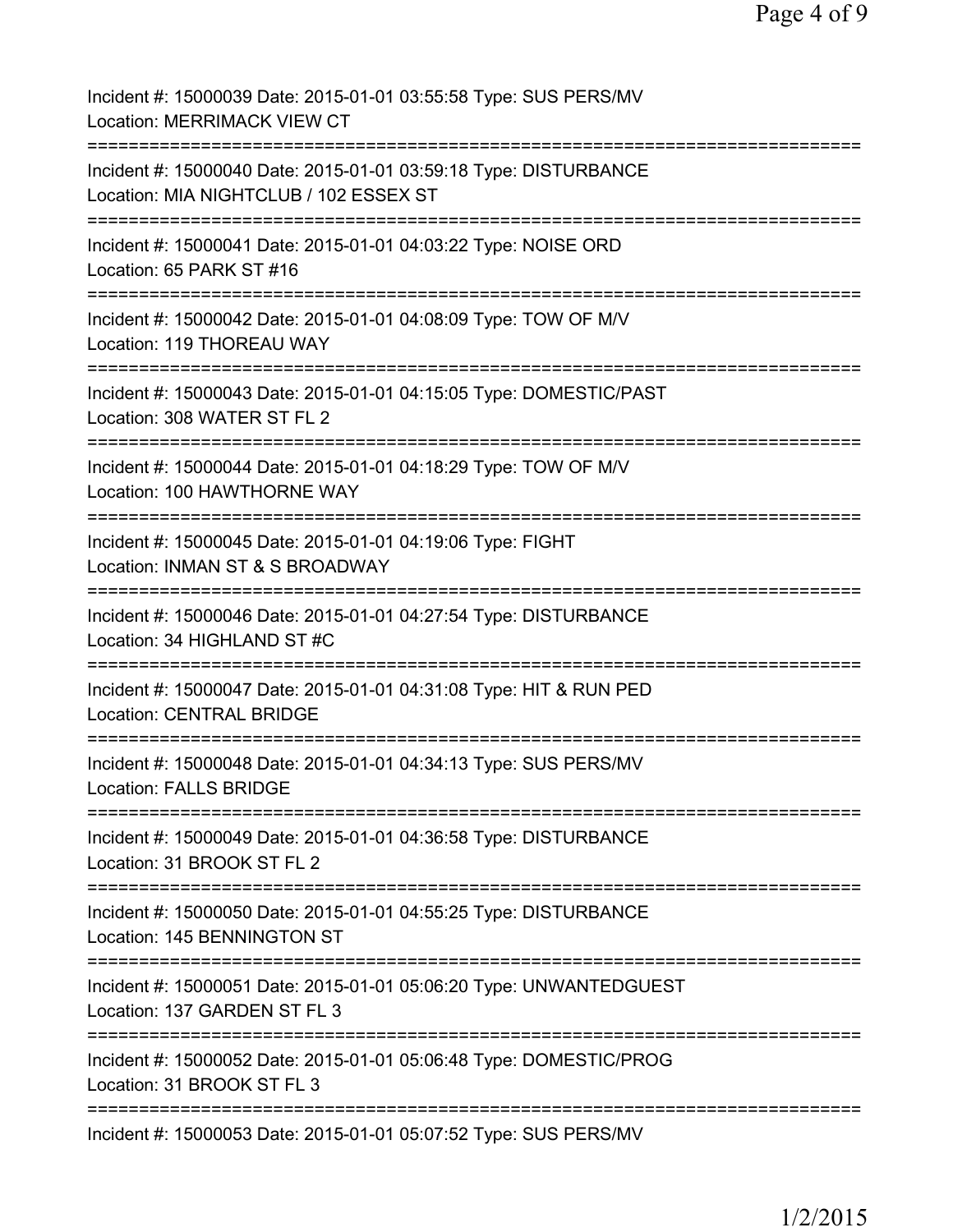| Location: 36 INMAN ST                                                                                                               |
|-------------------------------------------------------------------------------------------------------------------------------------|
| Incident #: 15000054 Date: 2015-01-01 05:11:33 Type: FIGHT<br>Location: 83 BAILEY ST<br>=========================                   |
| Incident #: 15000055 Date: 2015-01-01 05:47:15 Type: DOMESTIC/PROG<br>Location: 60 CHICKERING ST<br>=============================== |
| Incident #: 15000056 Date: 2015-01-01 05:55:20 Type: NOISE ORD<br>Location: 5 WILMOT ST FL 2<br>==================================  |
| Incident #: 15000057 Date: 2015-01-01 06:06:30 Type: NOISE ORD<br>Location: 26 MAY ST #1                                            |
| Incident #: 15000058 Date: 2015-01-01 06:07:35 Type: DISTURBANCE<br>Location: 303 MERRIMACK ST FL 1                                 |
| Incident #: 15000059 Date: 2015-01-01 06:45:46 Type: SUS PERS/MV<br>Location: 69 BERKELEY ST                                        |
| Incident #: 15000060 Date: 2015-01-01 07:01:23 Type: MAN DOWN<br>Location: EMBANKMENT RD & WATER ST<br>=========================    |
| Incident #: 15000061 Date: 2015-01-01 08:08:20 Type: ALARMS<br>Location: LAWRENCE REAL ESTATE COMPANY / 139 NEWBURY ST              |
| Incident #: 15000062 Date: 2015-01-01 08:12:48 Type: ALARMS<br>Location: 243 SALEM ST                                               |
| Incident #: 15000063 Date: 2015-01-01 08:44:01 Type: ALARMS<br>Location: 439 S UNION ST                                             |
| Incident #: 15000064 Date: 2015-01-01 08:48:34 Type: DEATH SUDDEN<br>Location: 103 SPRUCE ST #1                                     |
| Incident #: 15000065 Date: 2015-01-01 09:18:41 Type: TOW OF M/V<br>Location: 40 SPRUCE ST                                           |
| Incident #: 15000066 Date: 2015-01-01 10:01:40 Type: M/V STOP<br>Location: 300 CANAL ST                                             |
| Incident #: 15000067 Date: 2015-01-01 10:12:37 Type: MAL DAMAGE<br>Location: 74 BERKELEY ST                                         |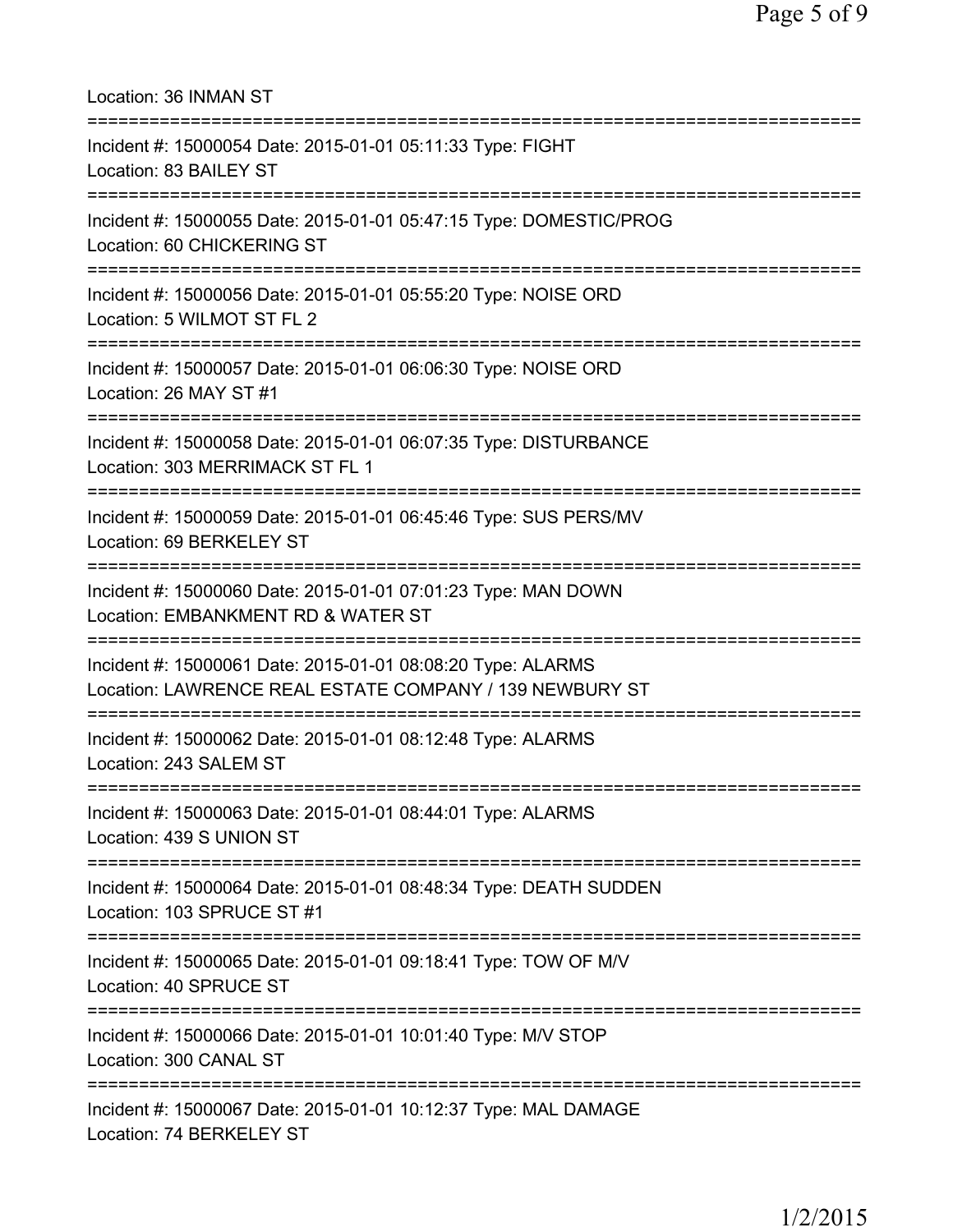| Incident #: 15000068 Date: 2015-01-01 10:21:00 Type: 209A/VIOLATION<br>Location: 148 WILLOW ST                                                 |
|------------------------------------------------------------------------------------------------------------------------------------------------|
| Incident #: 15000069 Date: 2015-01-01 10:35:49 Type: ALARM/BURG<br>Location: 1ST BAPTIST HATIAN CHURCH / 150 GARDEN ST                         |
| Incident #: 15000070 Date: 2015-01-01 10:44:53 Type: DISTURBANCE<br>Location: 737 RIVERSIDE DR                                                 |
| Incident #: 15000071 Date: 2015-01-01 11:04:43 Type: SUS PERS/MV<br>Location: BRADFORD ST & BROADWAY                                           |
| =============================<br>Incident #: 15000072 Date: 2015-01-01 11:12:51 Type: MEDIC SUPPORT<br>Location: VALLEY FORUM / 654 S UNION ST |
| =============================<br>Incident #: 15000073 Date: 2015-01-01 11:13:51 Type: AUTO ACC/NO PI<br>Location: ELM ST & NEWBURY ST          |
| Incident #: 15000074 Date: 2015-01-01 11:14:27 Type: B&E/PAST<br>Location: 47 KENT ST                                                          |
| Incident #: 15000075 Date: 2015-01-01 11:26:13 Type: SHOPLIFTING<br>Location: 700 ESSEX ST                                                     |
| Incident #: 15000076 Date: 2015-01-01 11:46:00 Type: MV/BLOCKING<br>Location: 46 ARLINGTON ST                                                  |
| Incident #: 15000077 Date: 2015-01-01 12:19:02 Type: HIT & RUN M/V<br>Location: 530 HAMPSHIRE ST                                               |
| Incident #: 15000078 Date: 2015-01-01 12:26:09 Type: A&B PROG<br>Location: HAVERHILL ST & NEWBURY ST                                           |
| Incident #: 15000079 Date: 2015-01-01 13:15:25 Type: NEIGHBOR PROB<br>Location: 5 MAGNOLIA ST                                                  |
| Incident #: 15000080 Date: 2015-01-01 13:27:06 Type: ASSSIT OTHER PD<br>Location: 438 BROADWAY                                                 |
| Incident #: 15000081 Date: 2015-01-01 14:16:40 Type: SUS PERS/MV<br>Location: 21 BROOKFIELD ST                                                 |
|                                                                                                                                                |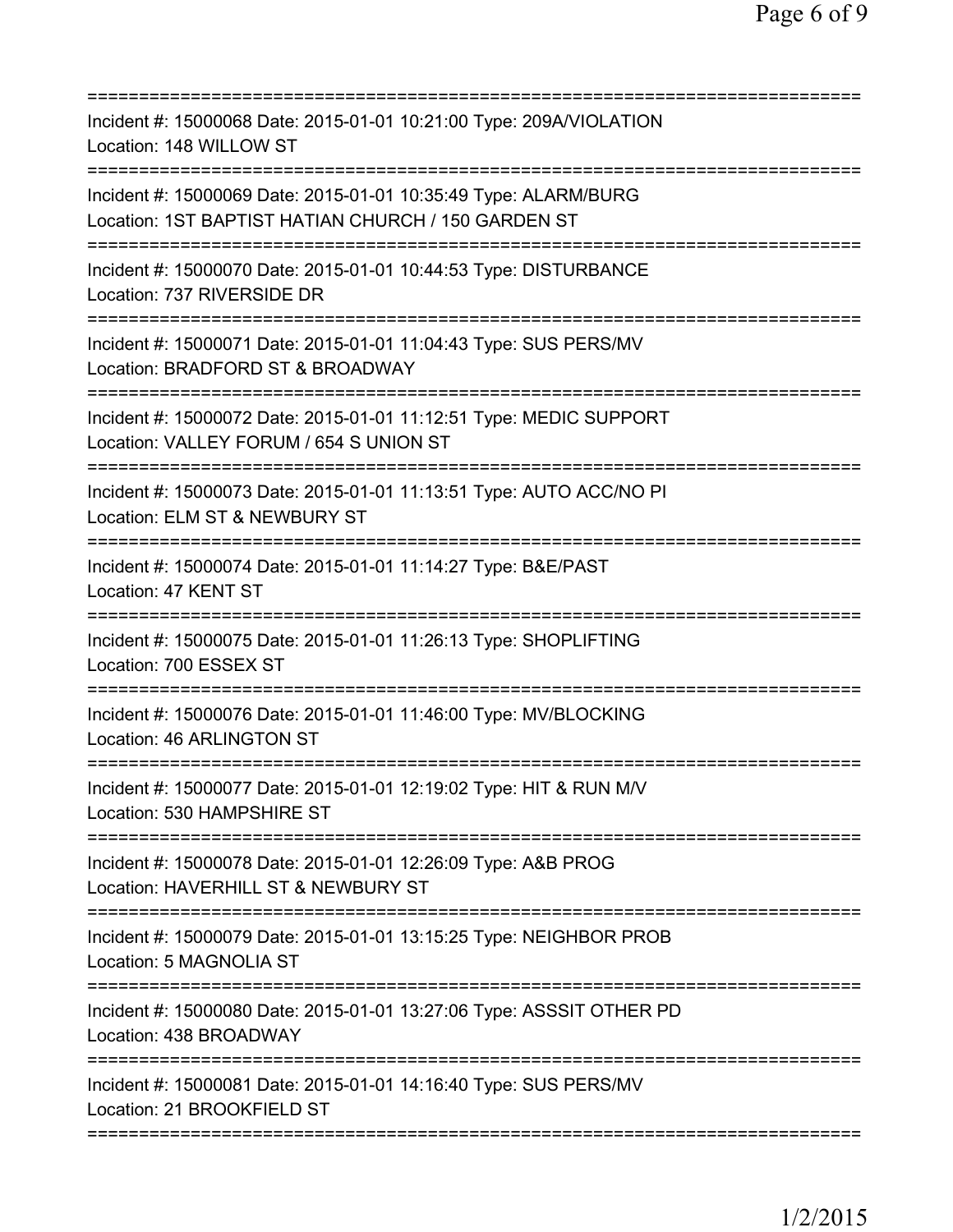| Incident #: 15000082 Date: 2015-01-01 14:17:52 Type: ANIMAL COMPL<br>Location: 18 FERRY ST                          |
|---------------------------------------------------------------------------------------------------------------------|
| Incident #: 15000083 Date: 2015-01-01 14:21:52 Type: ALARM/BURG<br>Location: HABIT-OPCO / 10 EMBANKMENT RD          |
| Incident #: 15000084 Date: 2015-01-01 14:34:04 Type: CK WELL BEING<br>Location: 32 LAWRENCE ST                      |
| Incident #: 15000085 Date: 2015-01-01 14:46:42 Type: A&B PAST<br>Location: 233 JACKSON ST #3                        |
| Incident #: 15000086 Date: 2015-01-01 15:31:01 Type: A&B D/W PAST<br>Location: 190 LAWRENCE ST                      |
| Incident #: 15000087 Date: 2015-01-01 15:32:00 Type: VANDALISM<br>Location: 158 WATER ST                            |
| Incident #: 15000088 Date: 2015-01-01 15:41:35 Type: ALARM/BURG<br>Location: 3 HALSEY ST                            |
| Incident #: 15000089 Date: 2015-01-01 16:05:49 Type: MISSING PERS<br>Location: 201 BOXFORD ST                       |
| Incident #: 15000090 Date: 2015-01-01 17:08:48 Type: LOST PROPERTY<br>Location: HOWARD ST                           |
| Incident #: 15000091 Date: 2015-01-01 17:17:01 Type: M/V STOP<br>Location: ARLINGTON ST & HAMPSHIRE ST              |
| Incident #: 15000092 Date: 2015-01-01 17:21:55 Type: DOMESTIC/PROG<br>Location: COR UNUM MEAL CENTER / 199 SALEM ST |
| Incident #: 15000093 Date: 2015-01-01 17:23:17 Type: DISTURBANCE<br>Location: 330 JACKSON ST FL 2                   |
| Incident #: 15000094 Date: 2015-01-01 17:26:03 Type: KEEP PEACE<br>Location: 342 PROSPECT ST #2 FL 2                |
| Incident #: 15000095 Date: 2015-01-01 17:28:33 Type: KEEP PEACE<br>Location: 6 MT VERNON CIR                        |
| Incident #: 15000096 Date: 2015-01-01 17:39:52 Type: M/V STOP                                                       |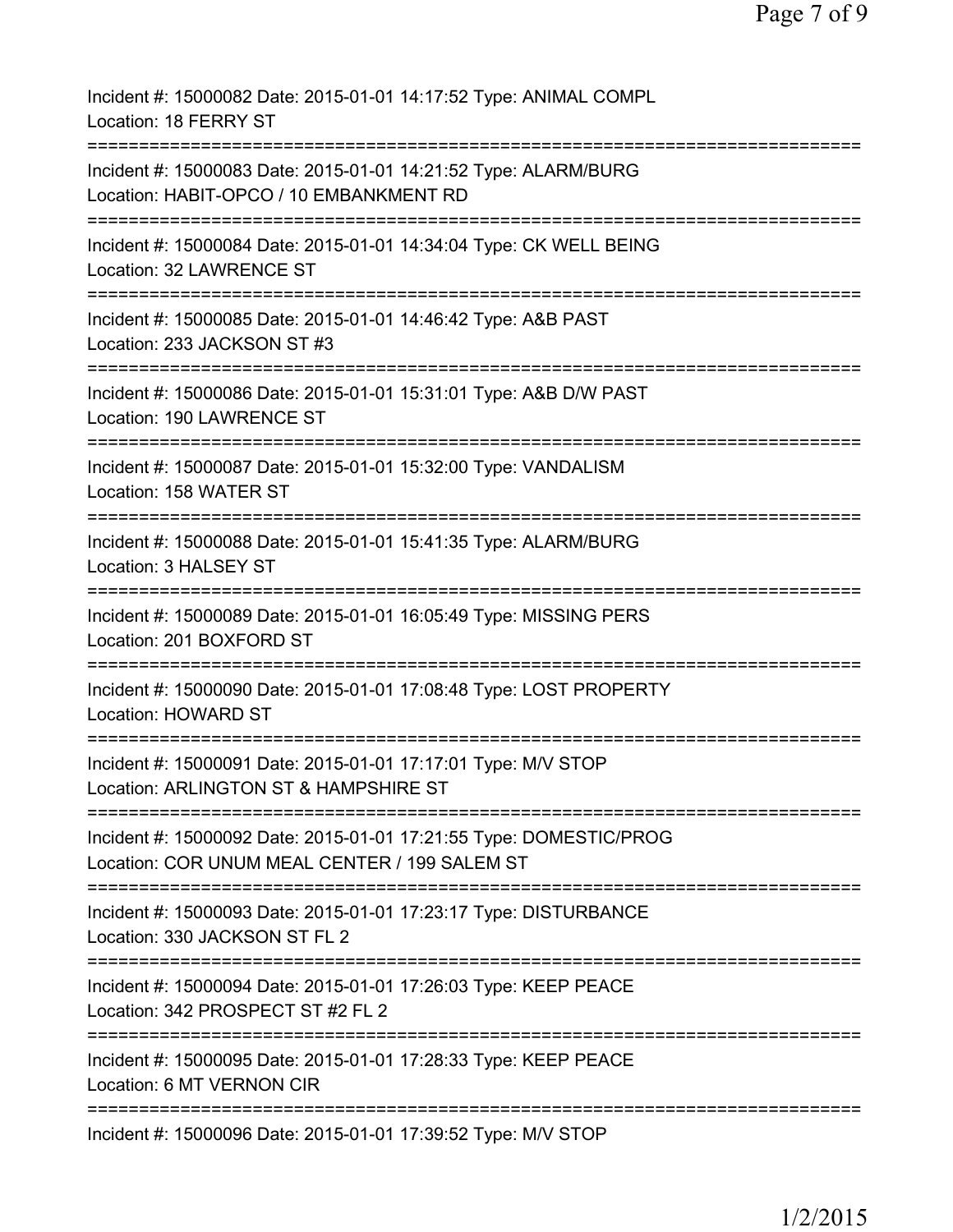Location: AVON ST & E HAVERHILL ST =========================================================================== Incident #: 15000097 Date: 2015-01-01 17:53:21 Type: M/V STOP Location: BROADWAY & MANCHESTER ST =========================================================================== Incident #: 15000098 Date: 2015-01-01 17:54:28 Type: KEEP PEACE Location: 10 HIGHGATE ST =========================================================================== Incident #: 15000099 Date: 2015-01-01 18:02:41 Type: MAN DOWN Location: 30 MANCHESTER ST =========================================================================== Incident #: 15000100 Date: 2015-01-01 18:14:21 Type: DOMESTIC/PAST Location: 21 EXCHANGE ST =========================================================================== Incident #: 15000101 Date: 2015-01-01 18:20:19 Type: HIT & RUN M/V Location: 62 JUNIPER ST =========================================================================== Incident #: 15000102 Date: 2015-01-01 18:25:04 Type: M/V STOP Location: ANDOVER ST & BEACON ST =========================================================================== Incident #: 15000103 Date: 2015-01-01 18:34:13 Type: E911 HANGUP Location: 85 ANDOVER ST #6 =========================================================================== Incident #: 15000104 Date: 2015-01-01 18:47:24 Type: AMBULANCE ASSSI Location: 325 HIGH ST =========================================================================== Incident #: 15000105 Date: 2015-01-01 18:57:06 Type: UNKNOWN PROB Location: 162 SPRUCE ST FL 3 =========================================================================== Incident #: 15000106 Date: 2015-01-01 18:58:06 Type: B&E/PROG Location: 59 STEINER ST =========================================================================== Incident #: 15000107 Date: 2015-01-01 19:26:35 Type: AUTO ACC/NO PI Location: BROADWAY & HAVERHILL ST =========================================================================== Incident #: 15000108 Date: 2015-01-01 19:30:56 Type: AUTO ACC/PI Location: BROADWAY & ESSEX ST =========================================================================== Incident #: 15000109 Date: 2015-01-01 19:32:58 Type: CK WELL BEING Location: 61 THORNDIKE ST =========================================================================== Incident #: 15000110 Date: 2015-01-01 20:54:03 Type: TENANT PROB Location: 570 S UNION ST #8 FL 2